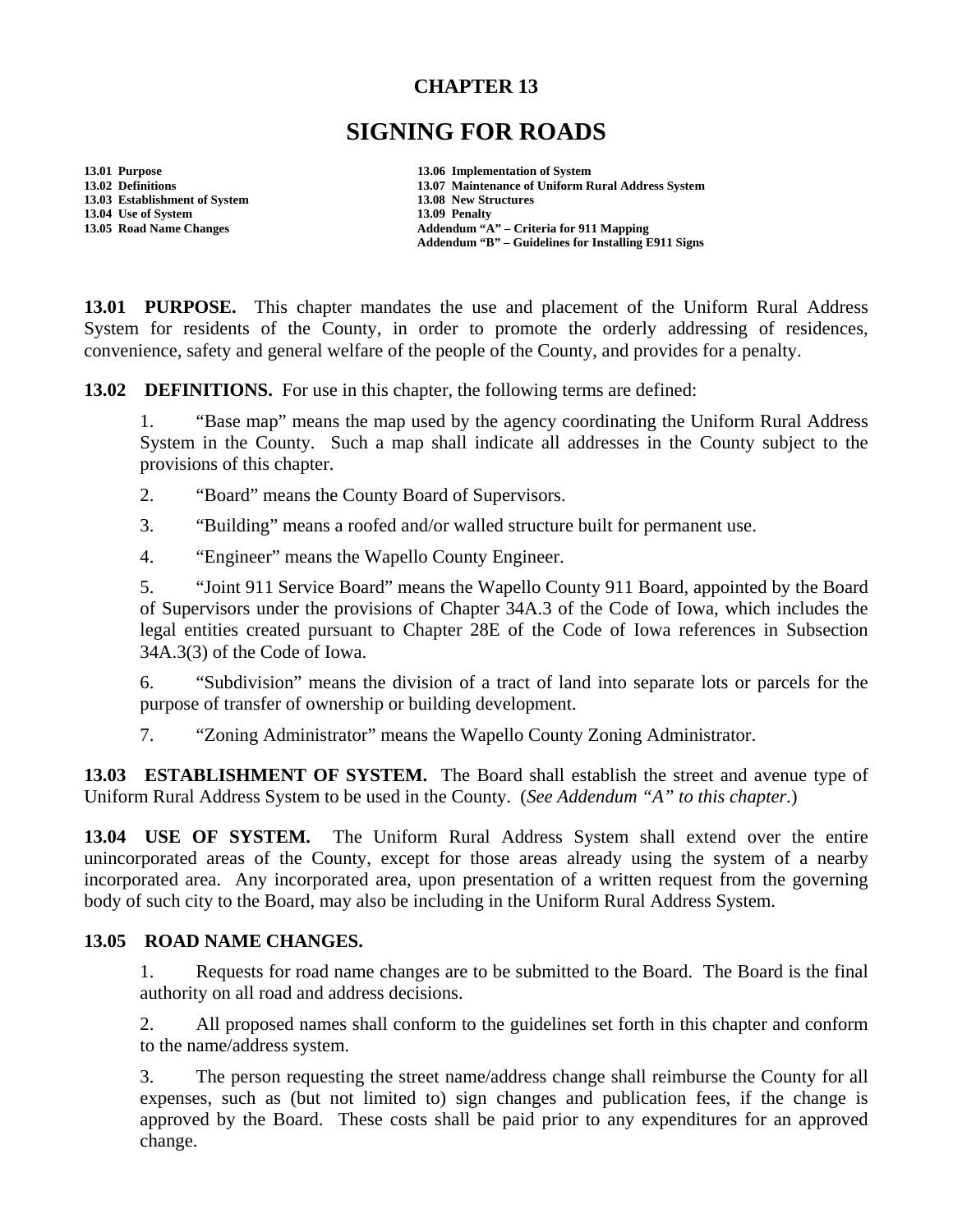#### **13.06 IMPLEMENTATION OF SYSTEM.**

1. Duties of Joint 911 Service Board. The Joint 911 Service Board shall:

A. Assign addresses.

B. Notify post offices, rural emergency providers, dispatchers, emergency vehicles and county offices located in adjacent counties whereby such districts overlap into Wapello County of the effective date of the system and address assignments.

C. Purchase sign assembly materials which meet Iowa Department of Transportation specifications.

D. Notify all residents affected by this mandatory system, by publication and posting of the following information:

(1) How to use the system.

(2) That road markers have been placed. (*See Addendum "B" to this chapter.)* 

(3) That permanent address markers have been placed indicating the assigned house numbers.

(4) That maintenance of the system is required and where replacement markers can be obtained and how to place them.

(5) How to obtain address markers for new structures.

(6) That there is a penalty for refusing to use the system and for removing, damaging, altering or destroying the address marker.

E. Develop, print and make available rural reference maps.

F. Distribute the markers.

G. Provide for every person owning, controlling, occupying or using any house, store, storeroom, or building situated on premises fronting any public way, as provided in Section 13.04, a permanent marker on such premises indicating the assigned number. Any house number existing at the time the provisions of this chapter take effect and that is different than the newly assigned number shall be removed at the time the new number is installed. The permanent marker with house number affixed shall be placed within fifteen (15) feet of the edge of the surfaced portion of the driveway on the addressed structure side of the driveway, and clearly visible from roadway. The provisions of this chapter do not apply to accessory buildings but may apply to such buildings located on a separate unit of frontage if requested by the owner or proprietor and approved.

- 2. Duties of the Engineer:
	- A. Verify the accuracy of the map that shall be used in the assignment of addresses.

B. Make all necessary corrections and updates to that map.

C. Supervise the installation of road identification markers at each road intersection in the County to which the provisions of this chapter apply. Such markers shall be in place on or before the date the system takes effect.

**13.07 MAINTENANCE OF UNIFORM RURAL ADDRESS SYSTEM.** The Zoning Administrator is responsible for the enforcement and maintenance of the Uniform Rural Address System in the County. These duties include assignment of all new addresses and, in conjunction with the Engineer, providing markers for new addresses, providing replacement markers, replacing street markers, updating maps, making available new maps on an annual basis, making periodic checks of the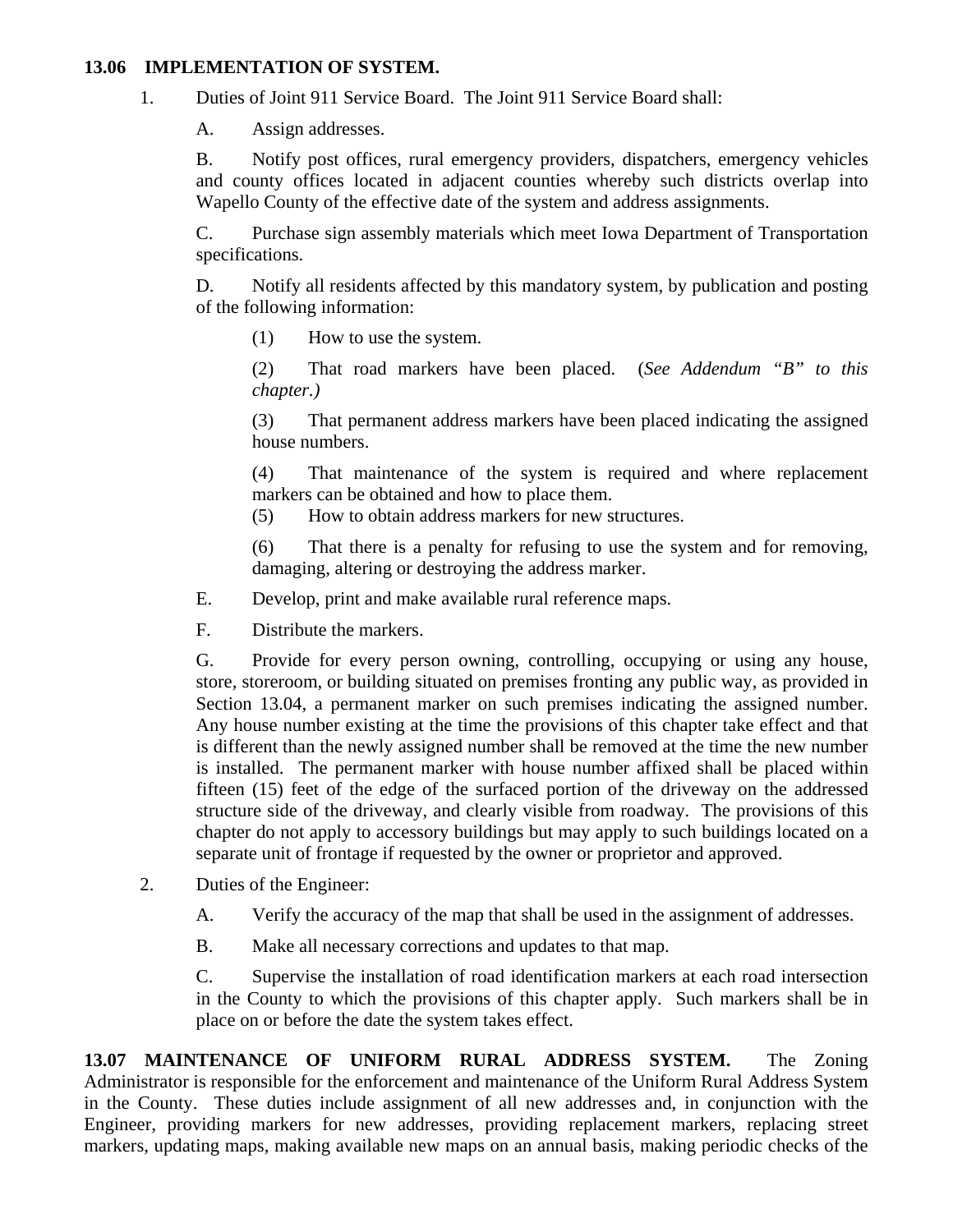rural areas of the County to insure that the provisions of this chapter are being complied with, and any other duties necessary to insure the continued maintenance of the Uniform Rural Address System in Wapello County. A fee for replacement of said markers, covering the cost of said markers, shall be paid to Wapello County E911 Board by the property owner or proprietor. All cost for materials incurred by the Zoning Administrator and the Engineer shall be reimbursed to them by the E911 Board.

**13.08 NEW STRUCTURES.** Every person erecting a building as set forth in the provisions of Section 13.06(1)(G) of this chapter, but after the date the Uniform Rural Address System becomes effective, shall, within seven (7) days of commencement of construction, notify the Zoning Administrator who shall within fourteen (14) days assign a number to such structure. The provisions of Section 13.06 are applicable to any person subject to the provisions of this section.

**13.09 PENALTY.** Refusal to use the Uniform Rural Address System, or the removal, damaging, alteration or destruction of the Uniform Rural Address Marker which indicates the assigned number of a premises or the removal, damaging, alteration or destruction of a rural address system marker intentionally by one who has no right to do so is a violation of this Code of Ordinances. In addition, any violation of this chapter is a County infraction which is punishable by a civil penalty.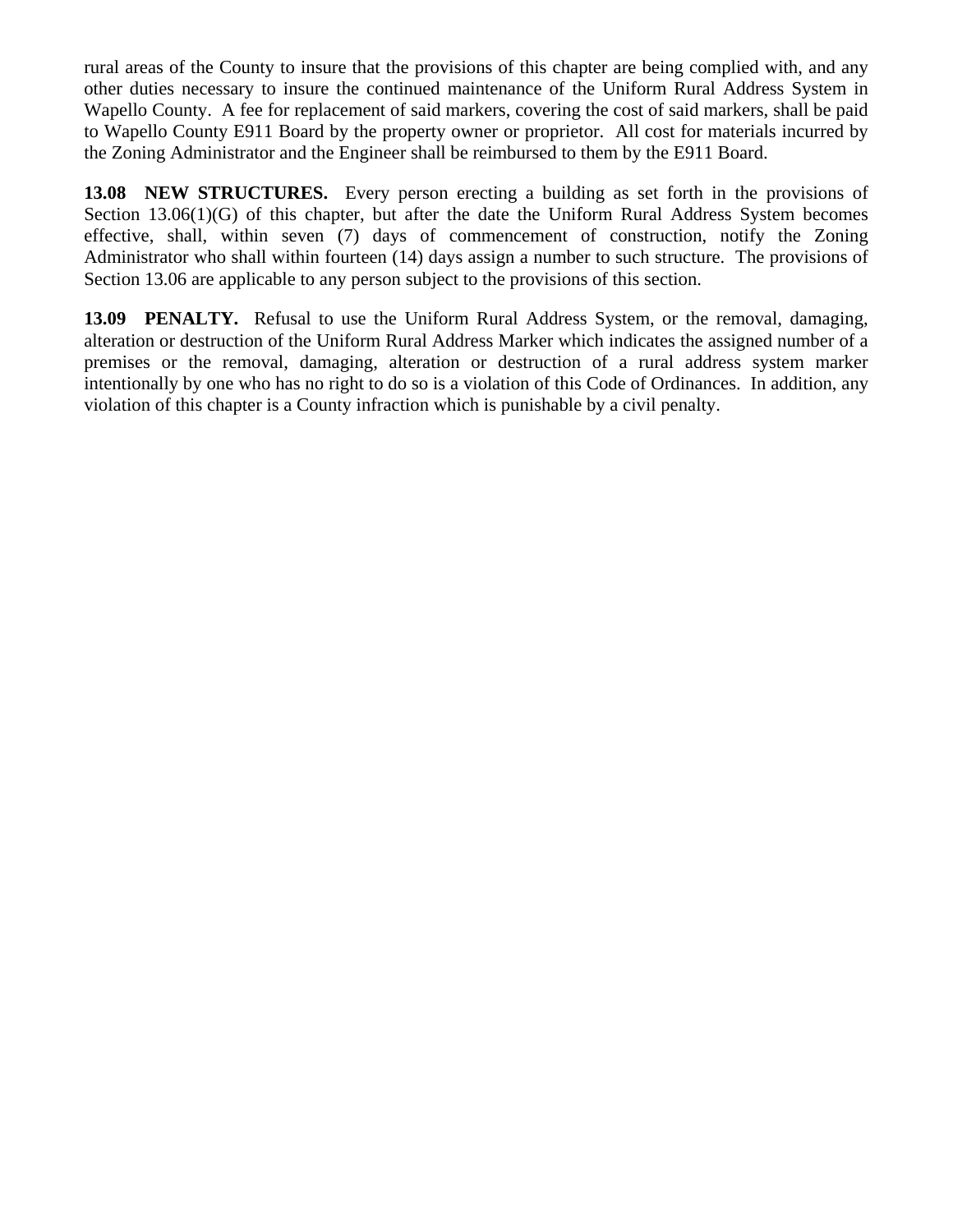## **ADDENDUM "A" TO CHAPTER 13**

## **CRITERIA FOR 911 MAPPING**

#### PRIORITY:

- 1. Number all roads to fit grid system.
- 2. If roads are in conflict with grid system they will be named.
- 3. All FAS and FM routes will have one road number or name.
- 4. Named roads will be kept to a minimum.
- 5. As much as possible road name will change at city limits and county lines, with the exception of county line roads. If they are named by another county for E911 they will not be changed. On the east and west sides of the County the adjacent county name will be first; on the north and south sides Wapello County will be first.

#### ORDER FOR NAMING ROADS:

1. Township Name

 $\overline{a}$ 

- 2. If road crosses a stream, the stream name will be used.
- 3. If road has a major feature, feature will be used.
- 4. Common name that road is known as. [†](#page-3-0)

NO PROPER NAMES WILL BE USED.

NO ROADS WILL BE NAMED AS TREES.

ROUTE NUMBERS WILL NOT BE USED.

<span id="page-3-0"></span><sup>&</sup>lt;sup>†</sup> NOTE: Many roads in the County have more than one name; most are not official names and it depends on whom you are talking to as to what they call the road. In some cases FAS/FM roads have more than one defined name; if this is the case the roads will use the name that is most prevalent. Example: In the case of Route H47, one section is known as the Copperhead Road, other sections are known as the Oldfield Road, Hickory Grove, Baptist Camp Road, Forest Lake Road, Ridge Road and Goat Ranch Road, just to name a few. In this example the name will be Copperhead Road. Another example is J12, where sections are known as Sand Plant Road, Monkey Mt. Cliffland Road, Streeby Road, and Handcock Road. Route J12 will be River Road.